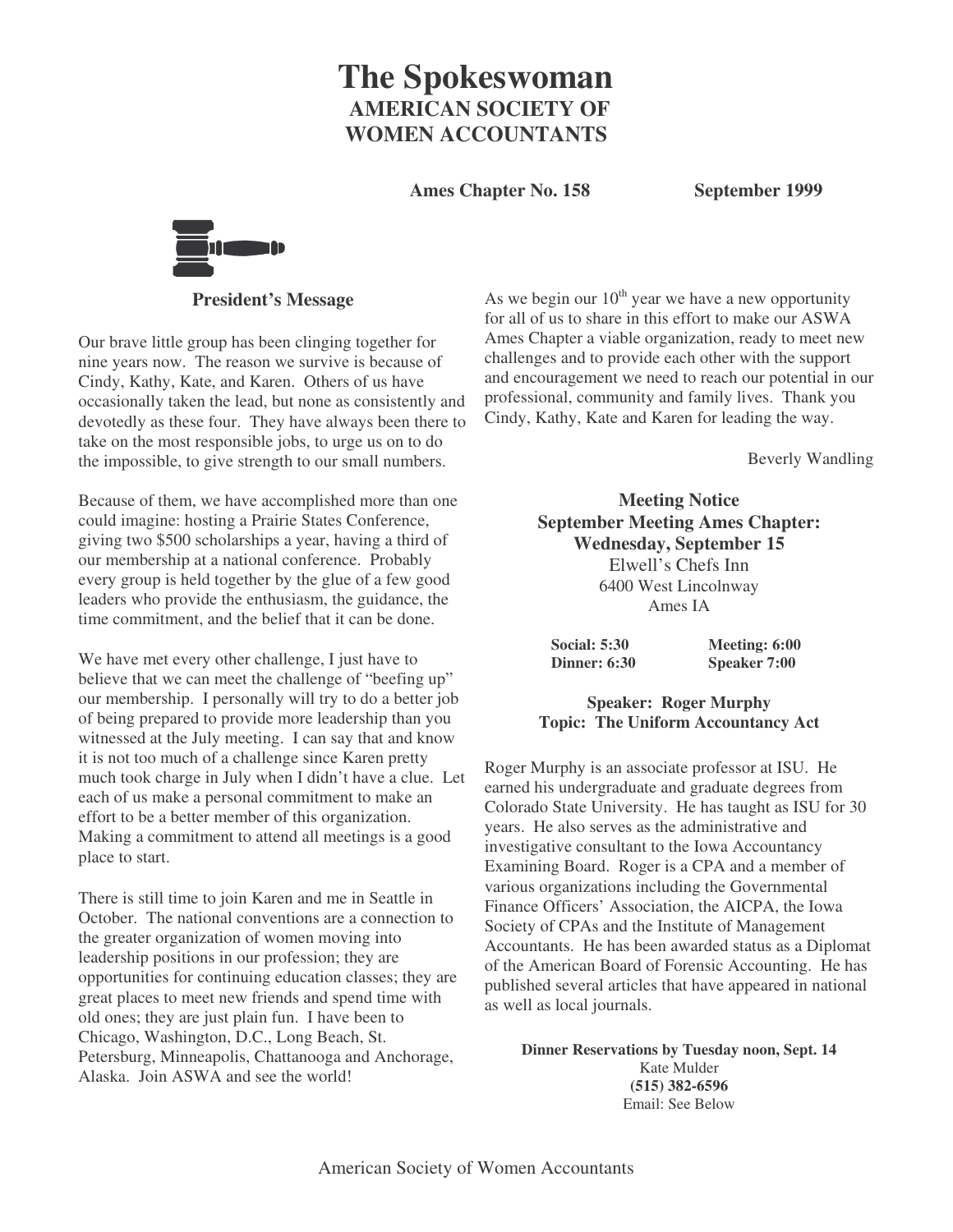### Ames Chapter #158 Planning Meeting July 22, 1999

The planning meeting for the 1999-2000 fiscal year was called to order by President Beverly Wandling at Wandling Engineering on Wednesday, July 22, 1999, at 7:10 PM. Those in attendance were Jan Duffy, Karen Jacobson, Marti Landers, Kate Mulder, Brenda O'Neall Smith, Sue Ravenscroft, Cindy Sippel, Kathy Strum and Beverly Wandling.

A special thank you to Beverly was noted for the wonderful dinner. Contributions totaling \$240 were raised tonight for the Scholarship Fund.

Sue Ravenscroft will be applying for membership shortly.

The group discussed possible goals. The group decided on three goals:

- 1. 90% member retention with 4 new members
- 2. Increase public awareness of the Ames Chapter of ASWA by (a) at least one public service project this year and (b) a web page
- 3. A minimum CPE of 6 hours

Karen Jacobson will contact WOI Radio regarding their fall fund drive and Cindy Sippel will contact Iowa Public Television regarding their spring fund drive. Jan Duffy volunteered to be in charge of something "fun" quarterly.

Kate Mulder and Sue Ravenscroft are in charge of programs and will contact the Des Moines Chapter regarding our joint meeting in October. The membership meeting will be November  $17<sup>th</sup>$ . Topics were discussed for various meetings. Kate and Sue will attempt to plan the programs for the entire year so that this information can be used in recruiting new members.

Cindy Sippel volunteered to look over the books before the new treasurer assumes her duties.

The meeting was adjourned at 8:55 PM.

Respectfully submitted,

Karen E. Jacobson Secretary

**Note:** There are no official minutes from the June 1999 meeting. The only business conducted was the installation of officers and presentation of the scholarship winners.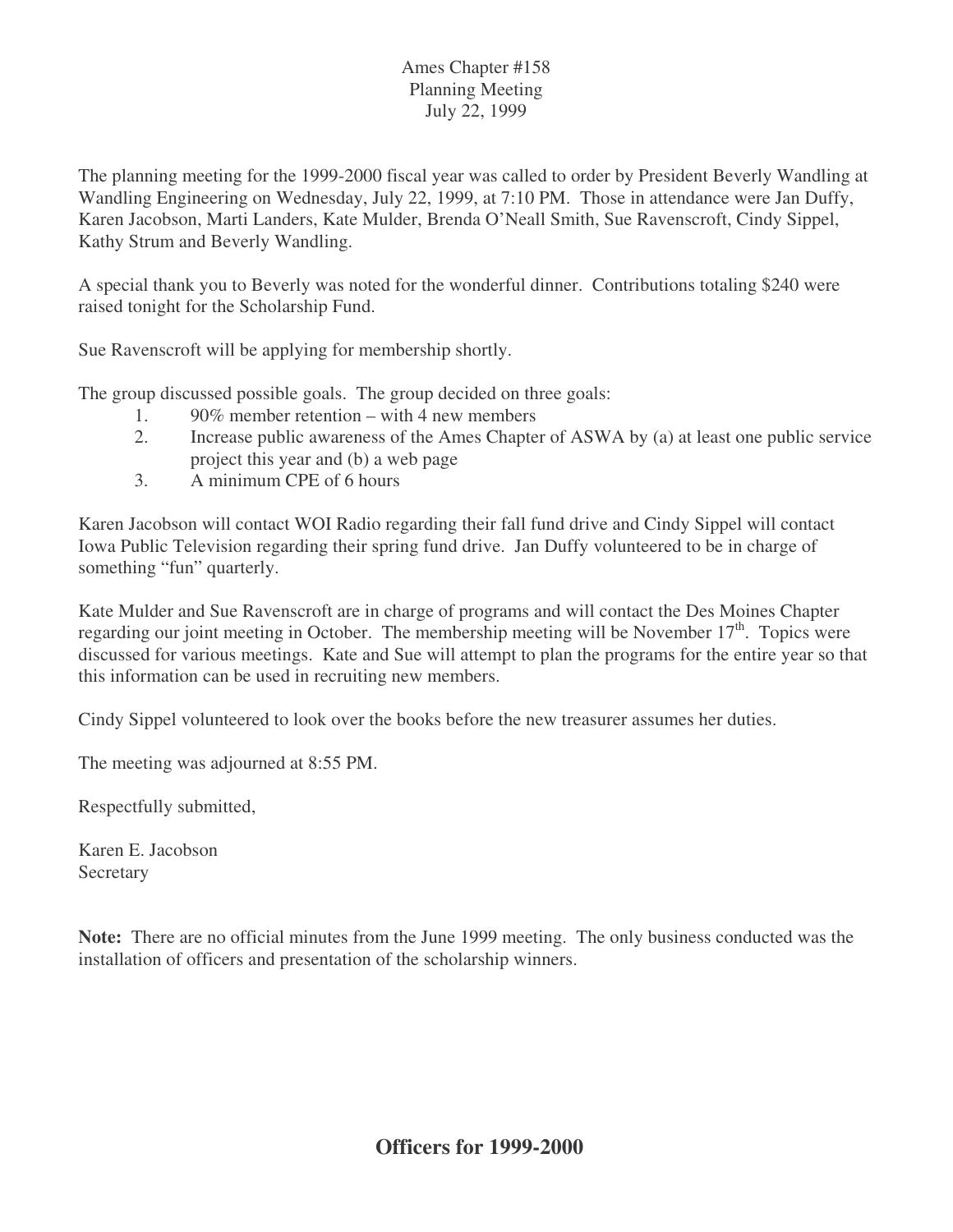| <b>President</b>                | <b>Beverly Wandling</b> |  |  |
|---------------------------------|-------------------------|--|--|
| <b>Vice-President</b>           | Jan Duffy               |  |  |
| <b>Secretary</b>                | Karen Jacobson          |  |  |
| <b>Treasurer</b>                | Marti Landers           |  |  |
| <b>Immediate Past President</b> | Sherri Martin           |  |  |
| Program                         | Kate Mulder             |  |  |
|                                 | Sue Ravenscroft         |  |  |
| Membership                      | <b>Kathy Strum</b>      |  |  |
| <b>Bulletin</b>                 | Cindy Sippel            |  |  |
| Scholarship                     | Marti Landers           |  |  |
|                                 | <b>Margaret Munson</b>  |  |  |
|                                 | Cindy Sippel – chair    |  |  |

## **ASWA Conference Dates**

## **59 th Annual National Conference**

Seattle, Washington October 28-30, 1999 Registration Fees Before September 15 \$395 for ASWA members After September 25 and Onsite \$495 for ASWA members

#### **Note from the Denver Chapter**

Denver is again ordering Master Tax Guides. The cost per book this year is \$13 plus shipping until Sept. 25<sup>th</sup>. Then the cost goes to \$18 plus shipping. This is the same book CCH sells retail for \$46. The Denver ASWA order is large enough to create a volume discount which Denver passes on the local chapter. This discount allows you to provide the books to members at a discount as a benefit. The ASWA logo is on the cover. You may use them to raise the ASWA community profile by contacting small firms or sole practitioners and offering the book to them.

Susan Erickson 303-776-2821 National Coordinator fax 303-651-6739 Master Tax Guide Project email erickso@cris.com Denver ASWA